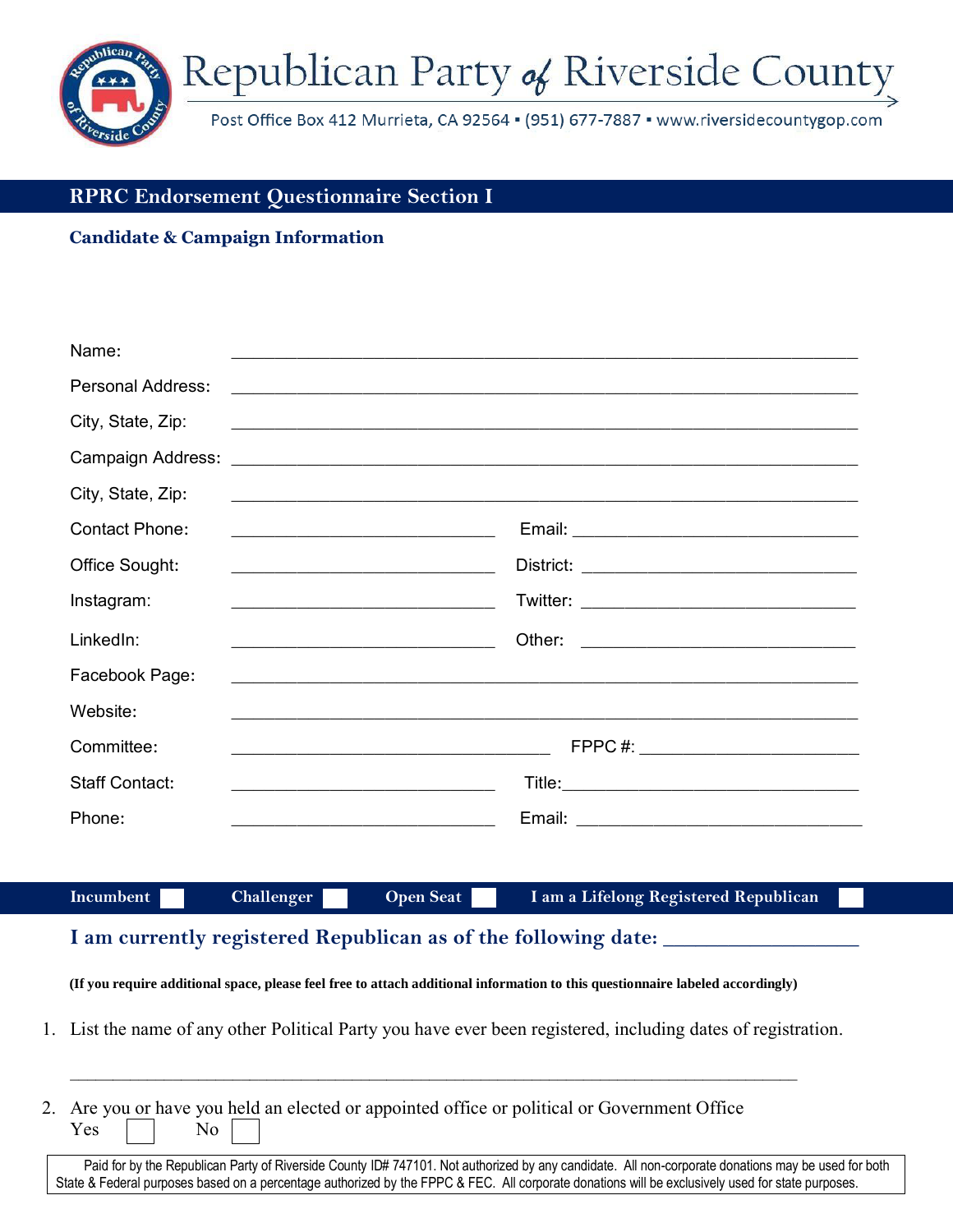| 3. In the space below, please explain why you are running for this office. |  |  |  |  |
|----------------------------------------------------------------------------|--|--|--|--|
|                                                                            |  |  |  |  |

4. Please describe your involvement in the Republican Party and any political or community organizations.

<u> 1989 - Jan James James James James James James James James James James James James James James James James J</u>

5. List your top three priorities for this office.

6. What are the strongest attributes you bring to the office you seek?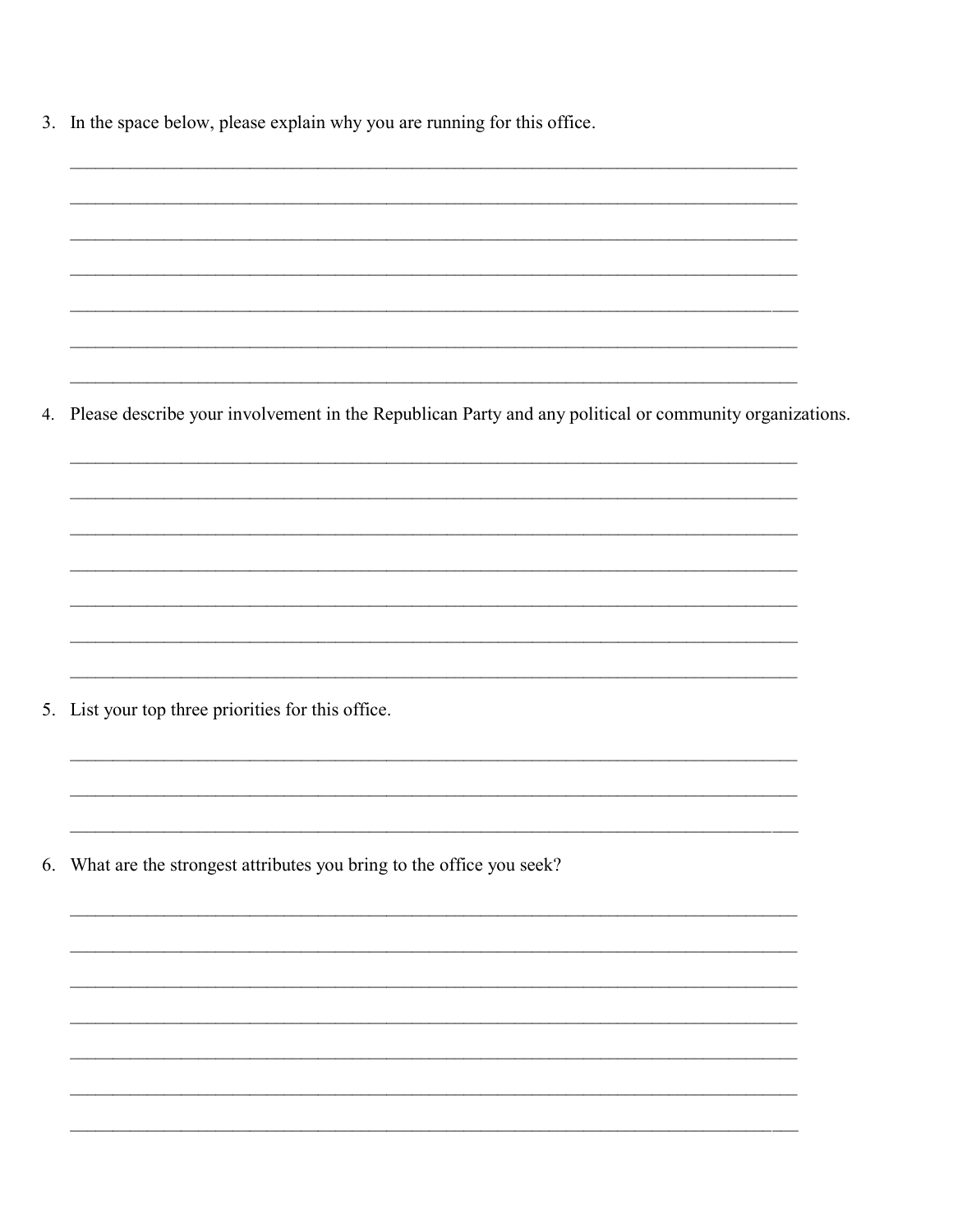7. Why should the Republican Party of Riverside County endorse you for this position?

What is your request of the Republican Party of Riverside County should you earn our endorsement? 8.

9. If you are elected, how do you plan to work with the Republican Party to support and advance our party's goals, platform and representation in the County of Riverside?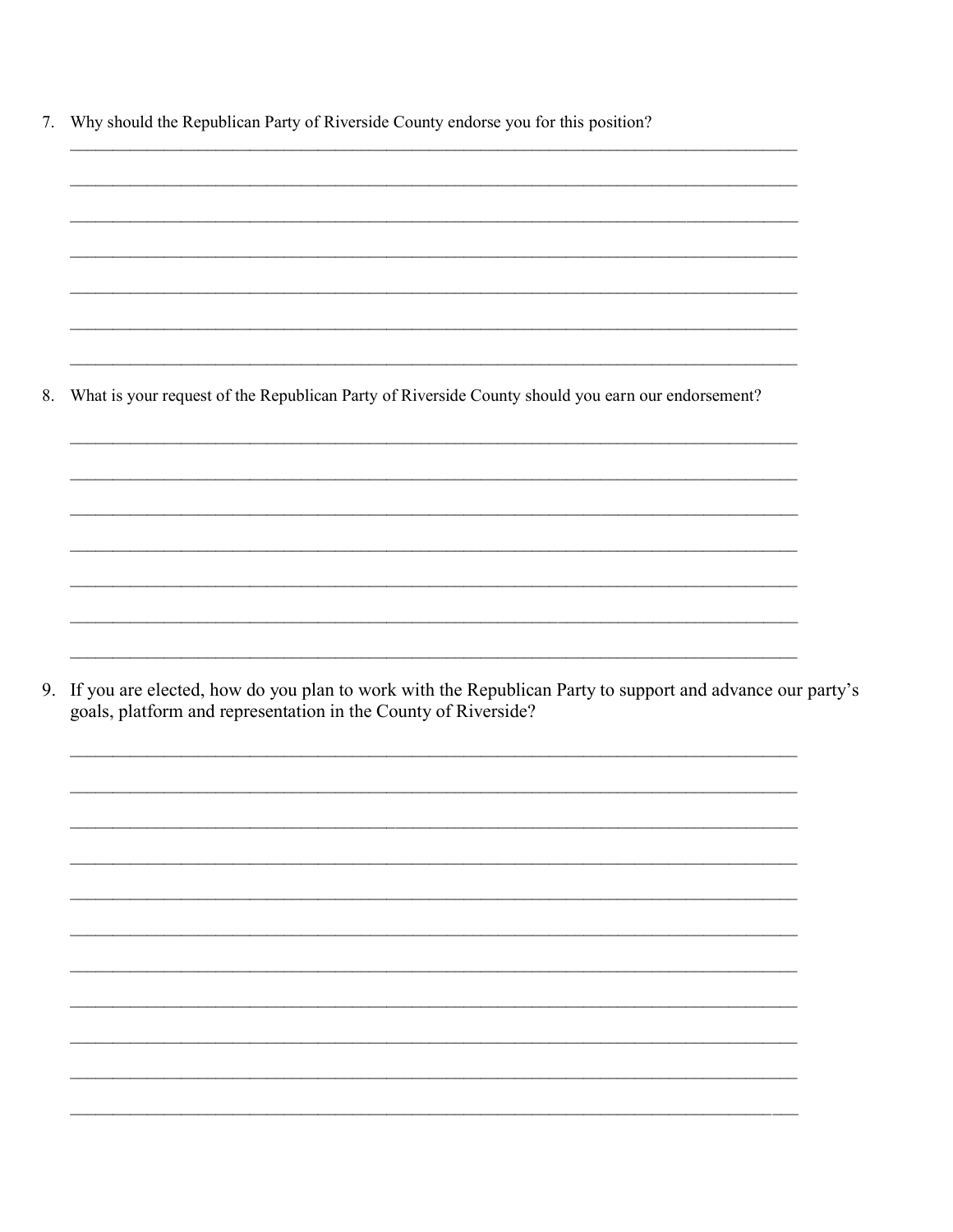## **RPRC Endorsement Questionnaire Section II**

The RPRC states the following, "We support candidates who are trustworthy, have integrity, high moral character, and support the US Constitution, CA State Constitution & State Party Platform. We will require all candidates to swear an oath of allegiance to each accordingly.

If you have not done so already, we ask that you read and familiarize yourself with each document and prepare to answer the following questions:

#### **(Please complete the following questions on a separate attached document.)**

- 1. Do you believe that the United States Constitution is a flexible document or do you believe it is a strictly constructed document with a specific Constitutional process that must meet rigid benchmarks in order for it to be changed? Please explain your answer.
- 2. Is there any part or parts of the US Constitution that is particularly meaningful to you? Why or why not?
- 3. Is there any part of the US Constitution that you would change or needs to be changed? Why or why not?
- 4. Is there any part or parts of the California Republican Party Platform that are particularly meaningful to you? Why or why not?
- 5. Is there any part of the California Republican Party Platform that you would change or which needs to be changed? Why or why not?
- 6. Why are you a Republican?
- 7. Please write your policy positions, in few sentences to a paragraph, only on three of the relevant following topics pertaining to the office you seek:

| Taxes       | $2nd$ Amendment | <b>Immigration Laws</b>        | Family & Life Issues |
|-------------|-----------------|--------------------------------|----------------------|
| Healthcare  | Education       | <b>Election Processes</b>      | Free Speech          |
| Environment | Transportation  | <b>Private Property Rights</b> | National Security    |

Religious Freedom

PLEASE INCLUDE A COPY OF YOUR CAMPAIGN LITERATURE, CONTRIBUTION ENVELOPES, ETC. IF APPLICABLE.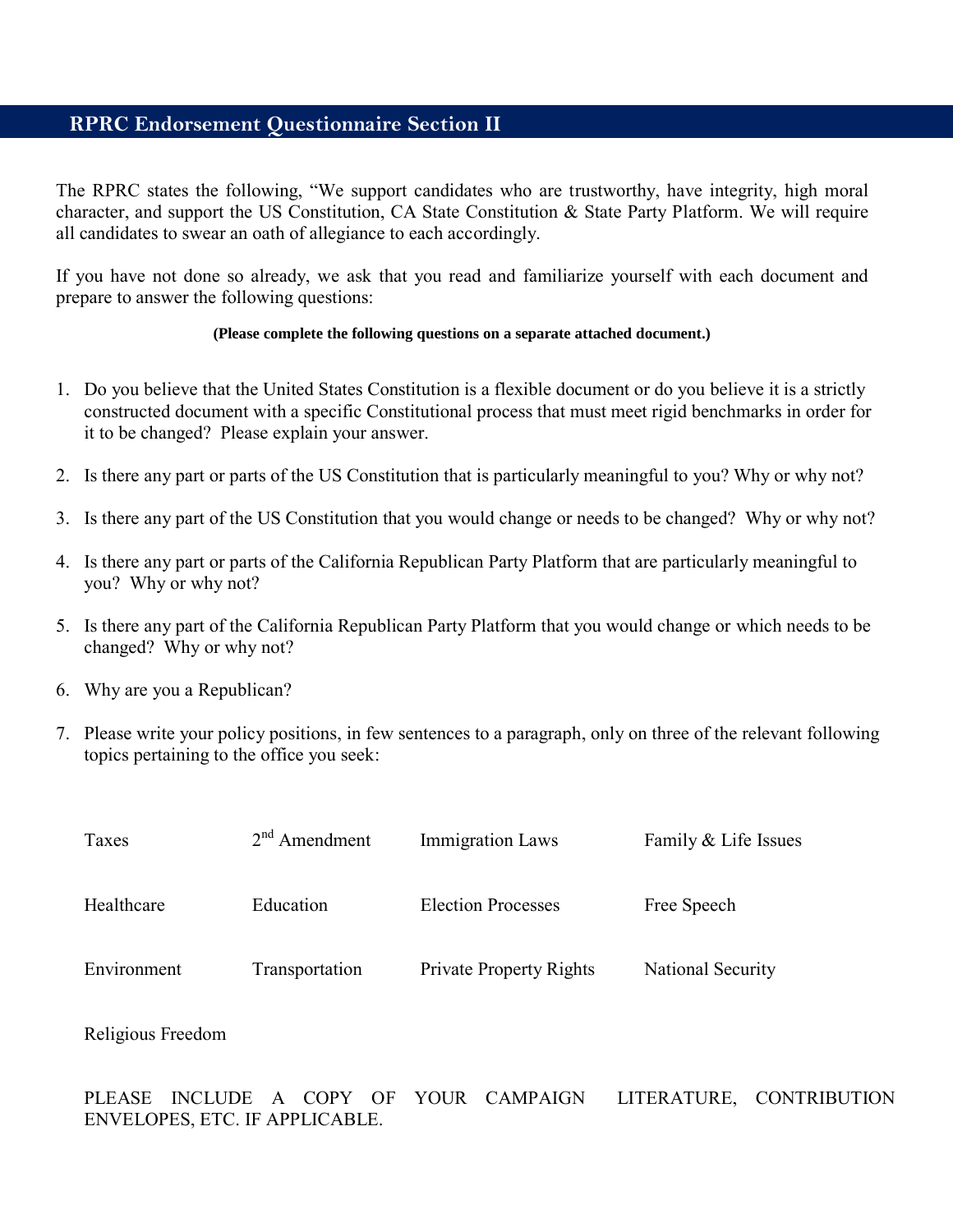## **RPRC Endorsement Questionnaire Section III**

#### **This section is FOR INTERNAL USE ONLY for the Republican Party of Riverside County, its Executive Committee and Central Committee Members. This information will not be made available to the public unless given permission, and will not be shared with or sold to any third party.**

**(Please complete the following questions on a separate attached document.)** 

- List Campaign Consultant and contact information.
- List Campaign Manager and contact information.
- List Campaign Treasurer and contact information.
- How much money do you believe you will need to compete successfully and win?
- How much money have your raised to date? Please include proof in order for it to be considered. (FYI - Personal loans to your Campaign Committee do not count.)
- Please include a list of all of your official endorsements, to date, for verification.
- In general, please explain your campaign plan through to the Primary Election, and include your respective outreach and fundraising strategy?
- In the Primary Election, how many votes and what percentage of the vote do you believe you will need to be successful?
- Will the name that appears on the ballot differ from your legal name? If so please explain.
- What is your Birth Date and Place of Birth?
- Are you single, married, separated or other?
- If married, how long have you been married?
- Do you have any children? If so how many do you have total, combined from your current and/or previous marriage(s)?
- Are you currently serving in the military?
- Have you ever previously served in the military, and if so did you receive anything other than an honorable discharge? If so, please explain.
- Have you ever been convicted of a Misdemeanor or Felony? If so, please explain the circumstances.
- Please include your education history.